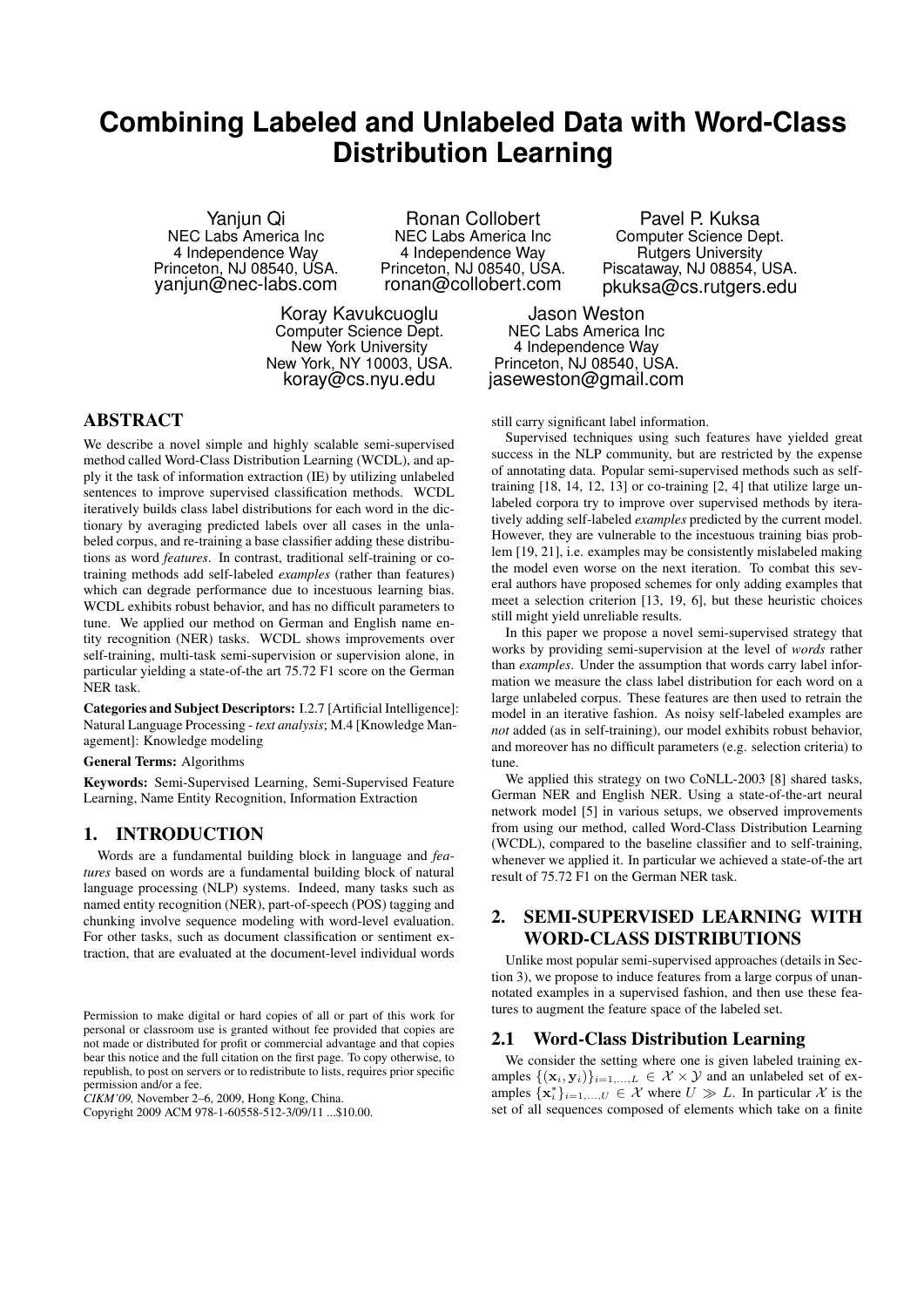set of possible values, e.g. sequences of words (but in the general case this could include other discrete types of feature as well, e.g. POS tags, stem-ends, etc.). That is, we will assume an input sequence  $x = (x_1, \ldots, x_{|x|})$ , where  $x_j \in \mathcal{D}$ , a dictionary of size |D|. The labels  $\mathcal{Y} \in \{1, \ldots, K\}$  are the K classes a sequence can be assigned to.

We define the word-class distribution for a given word  $w \in \mathcal{D}$  as a vector  $\text{wcd}(w) \in \mathbb{R}^K$  where

$$
\text{wcd}(w)_i = P(y = i | w \in x). \tag{1}
$$

That is, the  $i^{th}$  dimension measures the probability of label  $y = i$ being assigned given that word  $w$  is present in the input sequence  $x$ . This distribution is of course unknown but can be estimated from the training set or, critically, can be *re-estimated* using unlabeled data by applying a trained classifier. We thus define the empirical word-class distribution as:

$$
\overline{\text{wcd}}(w)_i = \frac{|\{j : f(x_j^*) = i \land w \in x_j^*\}|}{|\{k : w \in x_k^*\}|},\tag{2}
$$

where  $f(\cdot)$  is a classifier trained to predict  $y \in \mathcal{Y}$  given  $x \in \mathcal{X}$ .

We hence propose the following iterative semi-supervised training algorithm:

- 1. Define the feature representation  $\phi(w)$  for a word w, and the representation  $\Phi(x) = (\phi(x_1), \dots, \phi(x_{|x|}))$  for an example x.
- 2. Train a classifier  $f(\cdot)$  on training examples  $(\mathbf{x}_i, \mathbf{y}_i)$  using the feature representation  $\Phi(\cdot)$ .
- 3. Augment the representation of words with their word-class distributions<sup>.</sup>

$$
\overline{\phi}(w) = (\phi(w), \overline{\text{wcd}}(w))
$$

using the current model  $f(.)$  to compute (2) and redefine  $\Phi(x) = (\overline{\phi}(x_1), \ldots, \overline{\phi}(x_{|x|})).$ 

4. Iterate steps 2 and 3.

## 2.2 Sequence Labeling with WCDL

In this work we consider sequence labeling tasks where inputs  $x$ are windows of a fixed size, and the middle word in the window is the word to be tagged. In this case one may want to consider the *modified word class distribution* where we are interested in class distributions only for the words to be labeled:

$$
\overline{\text{wcd}}(w)_i = \frac{|\{j : f(x_j^*) = i \land w = (x_j^*)_m\}|}{|\{k : w = (x_k^*)_m\}|},\tag{3}
$$

where we only count matches to word  $w$  with the middle word with index  $m = (|x_j^*| - 1)/2 + 1$ . However, we still augment all words in the window with  $\overline{wcd}(\cdot)$  features to capture local patterns.

#### 2.3 Why Is It Useful?

Like self-training and co-training our algorithm (i) iteratively tries to improve its model; and (ii) is a wrapper approach that can use an supervised (or semi-supervised) classifier as a "base learner". However, our algorithm also has the following benefits:

- It has no incestuous bias from introducing new examples with incorrect labels as in self-training, as no examples are added.
- It does not require tricky selection heuristics as in self-training algorithms.
- The supervised model can *learn* if the wcd features are relevant or not (it can ignore or downweight them if it wants).
- The constructed wcd features contain information about the potential label of an example containing these words. This is collected by averaging over many unlabeled examples hence infrequent mistakes can be smoothed out and potentially corrected on the next iteration.
- $\bullet$  In a sequence labeling task, the wcd features for neighboring words are highly informative for the word to be labeled.
- This algorithm is highly scalable (it adds a few features to the model, not lots of extra examples).

#### 3. PREVIOUS WORK

We have already mentioned self-training [18] (also called 'bootstrapping' in the traditional NLP field) and co-training [2]. These methods augment the training set with labeled examples from the unlabeled set which are predicted by the model itself. This may give improvements in a model, but care must be taken as the predictions are prone to noise.

Many other semi-supervised learning algorithms exist, including tranductive SVMs [11], graph-based regularization [22], entropy regularization [10] and EM with generative mixture models [16], see [3] for a review. Apart from self-training and co-training, many other semi-supervised methods have scalability problems for realistic language modeling tasks, which normally involve hundreds of thousands of labeled examples.

Beyond the above approaches of semi-supervised learning with small amounts of labeled data and larger sets of unlabeled data, there has been a growing interest in the use of human-provided associations of features to particular classes for augmenting standard supervised learning. Most of this type of work has focused on using prior class-bias based features (called "labeled features") to generate labeled pseudo-examples or make feature selections [17, 20]. Further, the authors of [7] introduced a generalization expectation criterion to softly constrain the model's predictions on unlabeled examples with labeled features directly.

Finally, there are some methods that use auxiliary tasks on a large unlabeled corpus for training sequence models (often through multi-task learning). Ando et al. [1] proposed a method based on defining multiple tasks using unlabeled data that are multi-tasked with the task of interest, which they showed to perform very well on several natural language tagging tasks. Similarly, Collobert et al. [5] proposed a related method for deep neural networks where each word in the dictionary is represented by a vector (a representation which is shared between the multiple tasks). They multi-task with an unsupervised language model (LM), predicting the missing word in the middle of a text window, again resulting in good performance. In this work we follow the setup of [5] and measure the performance of WCDL as a wrapper on their approach.

#### 4. EXPERIMENTS

We test our approach on the English and German NER datasets provided by the CoNLL-2003 shared task [8]. NER systems label atomic elements in the sentence into categories such as 'PERSON', 'COMPANY', or 'LOCATION', an important sub-task of information extraction (reviewed in [15]). For each language, a training set, a development set (for parameter tuning), a test set are provided. For both languages, more than 200,000 training tokens exist in the provided training sets (Table 1). The large unannotated ECI data file provided by CoNLL-2003 is used as our unlabeled corpus for the German NER. A sampled set of English Wikipedia web pages is used for WCDL on the English NER (size listed in Table 1).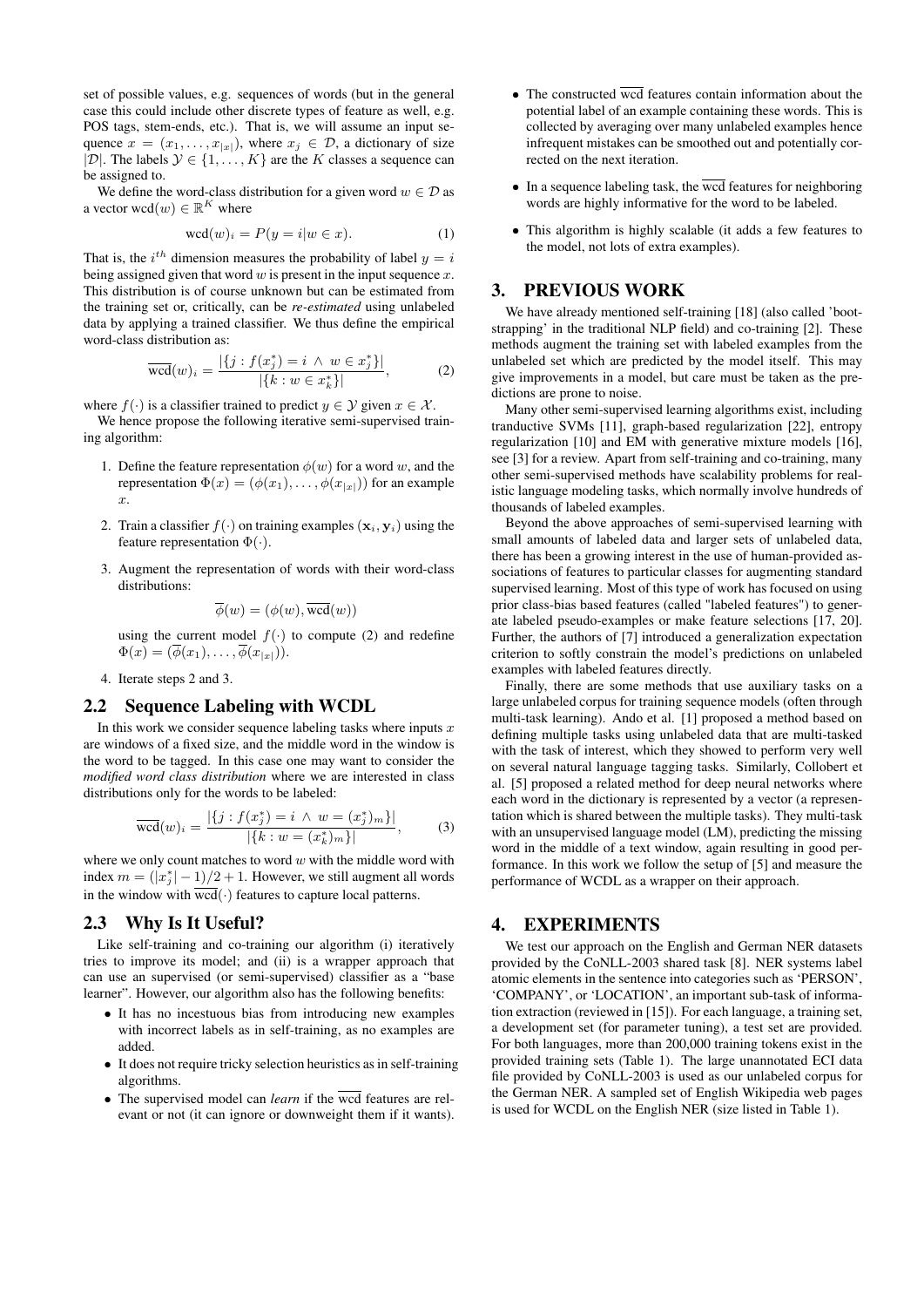Table 1: Number of (labeled) and unlabeled tokens used in our experiments in two CoNLL-2003 [8]) NER tasks .

| <b>Tokens Size</b><br>in Task | <b>Training</b><br>(Labeled) | <b>Unlabeled</b> |
|-------------------------------|------------------------------|------------------|
| <b>German NER</b>             | 206.931                      | $\sim$ 58M       |
| English NER                   | 203.621                      | $\sim$ 200M      |

#### 4.1 Method

As a "base classifier" for the tagging task, we use the unified Neural Network (NN) framework of [5] where the input sentence is processed by several layers of feature extractions. The first layer maps words to 50-dimensional vectors (one vector for each word in the dictionary), the parameters of which are automatically *trained* during the learning process using backpropagation. The second layer is a classical layer of  $H$  hidden units (where  $H$  is optimized on the development set), and the final layer outputs probabilities of the class labels. In [5], the authors described its application to several well known NLP tasks including POS tagging and semantic role labeling, but do not report results for NER. They report using multi-tasking with an unsupervised task of learning a language model (LM) yields good results for other sequence labeling tasks. We hence tried using the LM as well.

We train our NER labeling system using a sliding window, optionally followed by a viterbi decoding of the entire sentence given the class probabilities from the NN predictions. This viterbi decoding could capture the local dependencies between targeted NER classes, which improves the NN performance effectively. The proposed WCDL (under sequence labeling) functions similarly as the viterbi decoding, since the learned class-distributions of surrounding words should obey local dependencies as well. Hence we compare WCDL with the viterbi step.

In all cases, it is straightforward to use WCDL. For all words in the text window centered at the target word, WCDL input features are concatenated along with the other word feature vectors.

Our baseline model uses the following word features:

- For English NER, we use (i) words in a 7-word-window surrounding the current word, (ii) capitalization flags of the current and surrounding words (Caps); and (iii) gazetteer information, as provided by CoNLL-2003;
- For German NER, we use (i) words in a 5-word-window surrounding the current word, (ii) capitalization flags of the current and surrounding words, (iii) prefix and suffix (length up to 4) of the current and surrounding words, (iv) the POS tags of the current and surrounding words; and (v) the chunk tag of the current and surrounding words. (Note in this case no gazetteer lists are used).

#### 4.2 Results

We compare WCDL over multiple baselines, including NER by supervision alone, supervision with viterbi decoding, semi-supervision with LM, and with self-training.

Comparison with Supervision & Semi-supervision: Table 2 lists the test set performance on the German NER task using the F1 measure when applying WCDL as a wrapper to various systems: using only word features (with and without a viterbi decoding step), and using all features plus the language model (LM) based semisupervised learning. In all cases WCDL improves over the baseline. Our best performance of 75.72 (using all features + WCDL) beats the state-of-the-art German NER performance of 75.27 which was reported in [1]. The best result during the CoNLL-2003 competition was 74.17 [9].

We also considered taking our best model, and adding the WCDL features predicted by it to a basic word-features only model. This

Table 2: F1 score on the test set for German NER. For each choice of baseline (left column) applying word-class distribution learning (WCDL) improves over it (right column). LM means using language model semi-supervision.

| <b>Method</b>               | <b>Baseline</b> | $+WCDL$ |
|-----------------------------|-----------------|---------|
| Words only                  | 45.89           | 51.10   |
| Words only + Viterbi        | 50.61           | 53.46   |
| All Features + LM           | 72.44           | 73.32   |
| All Features + LM + Viterbi | 74.33           | 75.72   |

improved its accuracy from 50.61 to 64.1. Using the LM as well yields 72.45 (words+LM on their own are 69.05). This is interesting because these results do not require POS, chunk, stem or caps features any more, but are close to the state-of-the-art.

Table 3: F1 score on the test set for English NER. WCDL improves over each baseline.

| Method                        | <b>Baseline</b> | $+ WCDL$ |
|-------------------------------|-----------------|----------|
| $Words + Caps$                | 77.82           | 79.38    |
| Words + Caps + Viterbi        | 80.53           | 81.51    |
| All Features + LM             | 86.49           | 86.88    |
| All Features $+ LM + Viterbi$ | 88.40           | 88.69    |

Table 3 provides results for the English NER task. Again, WCDL improves over all baselines; our best result was 88.69. In contrast, the best performing method during the competition was 88.76, and [1] have since reported 89.31 using multi-task semi-supervision. Here, our slightly worse performance seems to be due to our weaker baseline method (before even applying WCDL) compared to these approaches.

Comparison with Self-training We applied self-training to the same baseline methods to compare the performance of WCDL. There are numerous variants of self-training. We adopt the following weighting scheme: given  $L$  training examples, we choose  $L/R$  (R is a parameter to choose) unlabeled examples to add in the next round's training. By varying  $R$ , we get a range of impacts from self-training.

Table 4 and Table 5 give the results of the English and German NER. Self-training only helped marginally, or not at all, depending on the parameters.

| Table 4: Test F1 of German NER using Self-Training. |                               |  |  |  |  |  |  |
|-----------------------------------------------------|-------------------------------|--|--|--|--|--|--|
| Method                                              | Baseline   R=1   R=10   R=100 |  |  |  |  |  |  |

| .          | $\sim$ we villed | ----  | $\cdots$ | .    |
|------------|------------------|-------|----------|------|
| Words only | 50.61            |       |          | Q    |
| A 11+I M   |                  | 73.42 | 74.41    | 73 Q |
|            |                  |       |          |      |

| Table 5: Test F1 of English NER using Self-Training. |                         |                 |       |                            |  |
|------------------------------------------------------|-------------------------|-----------------|-------|----------------------------|--|
| Method                                               | <b>Baseline</b>   $R=1$ |                 |       | $\vert$ R=20 $\vert$ R=100 |  |
| Words only                                           | 80.53                   | $79.51$   81.01 |       | 80.85                      |  |
| $All+LM$                                             | 88.40                   | 87.64           | 88.07 | 88.17                      |  |

The above comparison indicates that WCDL has better behavior than self-training with a random selection strategy. Since there exist many selection strategies for self-training, other selection techniques might bring improvements, see e.g. [6, 19] for other strategies. Still, these heuristic choices are difficult and need careful tuning [19]. In contrast, the proposed WCDL method does not seem to suffer from these issues.

Further, the performance in multiple rounds of self-training might oscillate because of degradation by noisy labels (see e.g. [19, 21]). We observed that WCDL's iterative training gives stable results. Figure 1 shows the test F1 from the iterations (as a wrapper for the "All features + LM + Viterbi" baseline) for the German NER set. It appears to converge in only a few iterations.